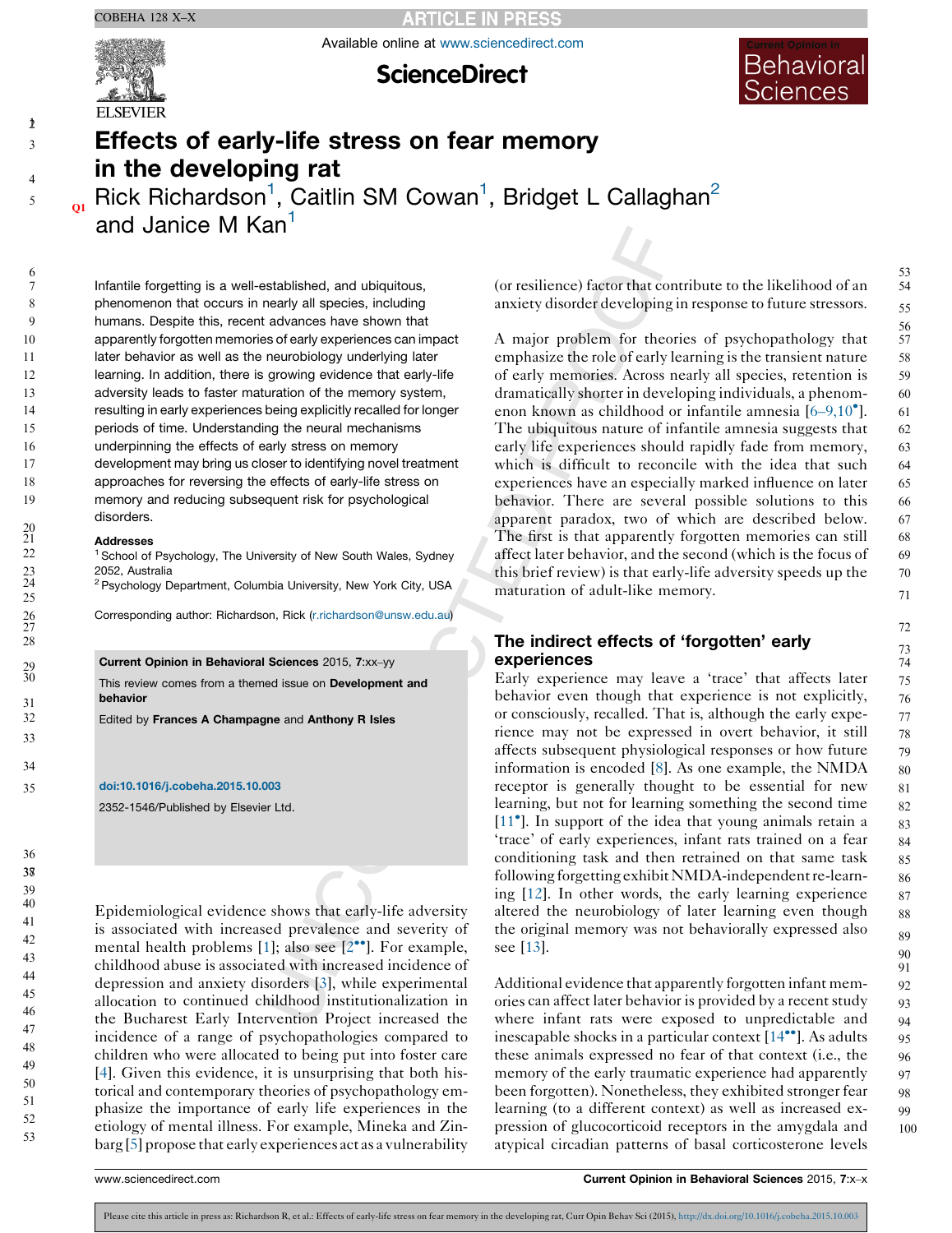<span id="page-1-0"></span>100

124

(with two, rather than one, peak) compared to previously untrained animals. Taken together, these studies provide clear evidence that infant experiences can have consequenceslater in life, even if a memory of that experience is not behaviorally expressed. 101 102 103 104 105

#### The effect of early adverse experiences on memory maturation 106 107

Another possible solution to the apparent paradox noted above is that early-life stress/trauma alters the normal developmental trajectory of memory (see Figure 1). In other words, the experience of early trauma may allow subsequent memories to evade developmental forgetting processes and to persist into adulthood (i.e., be explicitly recalled and expressed). Indeed, we recently reported that exposure to maternal separation rearing (a potent stressor for both the parent and offspring) results in adultlike retention in infant rats. Specifically, while standardreared infants forgot aversive associations after 10 days, infants exposed to maternal separation exhibited longlasting fear associations that were expressed up to 30 days post-conditioning ([\[16](#page-4-0)]; see [Figure](#page-2-0) 2). Put another way, stressful rearing experiences rendered infant memories resilient against forgetting. 108 109 110 111 112 113 114 115 116 117 118 119 120 121 122 123

Chronic maternal separation is not the only early experience that affects the developmental trajectory of memory. Other studies reported that exposure to glucocorticoids or to an acute stressor has a similar effect on memory maturation. For example, memory retention at a long delay (i.e., 7–14 days post conditioning) is significantly better in infants exposed to an acute separation experience on P9 (24 hour maternal deprivation) [[17\]](#page-4-0) and in 125 126 127 128 129 130 131 132

Figure 1

non-separated infants reared by a mother given the stress hormone corticosterone in her drinking water [\[16](#page-4-0)]. In addition, an earlier paper reported that repeated daily experience with any of a number of stressors (i.e., shock, hypothermia, or restraint) led to infant rats exhibiting longer-lasting memory for both aversive *and* appetitive tasks [\[18](#page-4-0)<sup>\*</sup>]. Together, these studies demonstrate that exposure to high levels of stress in infancy accelerates memory development.

While the effect of stress on memory development has been investigated more extensively in rodent models, there is evidence that similar effects occur in humans. For example, one recent study found that adults exposed to familial stress (i.e., separation or divorce) prior to their 7th birthday reported earlier memories than adults who experienced this familial stress after their 7th birthday; that is, childhood amnesia appears to have ended at a younger age for those who experienced this type of stress earlier in life [\[19](#page-4-0)<sup>°</sup>]. Further, the age of earliest memory recollection was negatively correlated with the degree of stress reported (i.e., greater separation stress was associated with earlier memories). A similar finding was observed in a subsequent study where children 7–11 years of age, rather than adults, were asked about their earliest memories [\[20](#page-4-0)]. Children from 'non-nuclear' families (most which had experienced separation/divorce) reported earlier memories than did children from nuclear families. Although both of these studies used retrospective reports, their results are consistent with the notion that high levels of stress early in life accelerates maturation of memory, leading to early experiences being explicitly retained for longer periods of time.



Memory retention increases over the lifespan across species, with the most marked improvements occurring early in life. This period of rapid memory development corresponds with critical periods of structural and functional changes in the brain, such as the development of perineuronal nets, changes in the balance of kinases/phosphatases, and decreases in neurogenesis (for a review of molecular/cellular signals involved in critical periods see Takesian and Hensch [\[15](#page-4-0)]). In the context of early-life stress, memory appears to develop more rapidly, which may be a behavioral manifestation of an underlying shift in the turning on/off of these critical period signals.

Current Opinion in Behavioral Sciences 2015, 7:x–x www.sciencedirect.com

Please cite this article in press as: Richardson R, et al.: Effects of early-life stress on fear memory in the developing rat, Curr Opin Behav Sci (2015), <http://dx.doi.org/10.1016/j.cobeha.2015.10.003>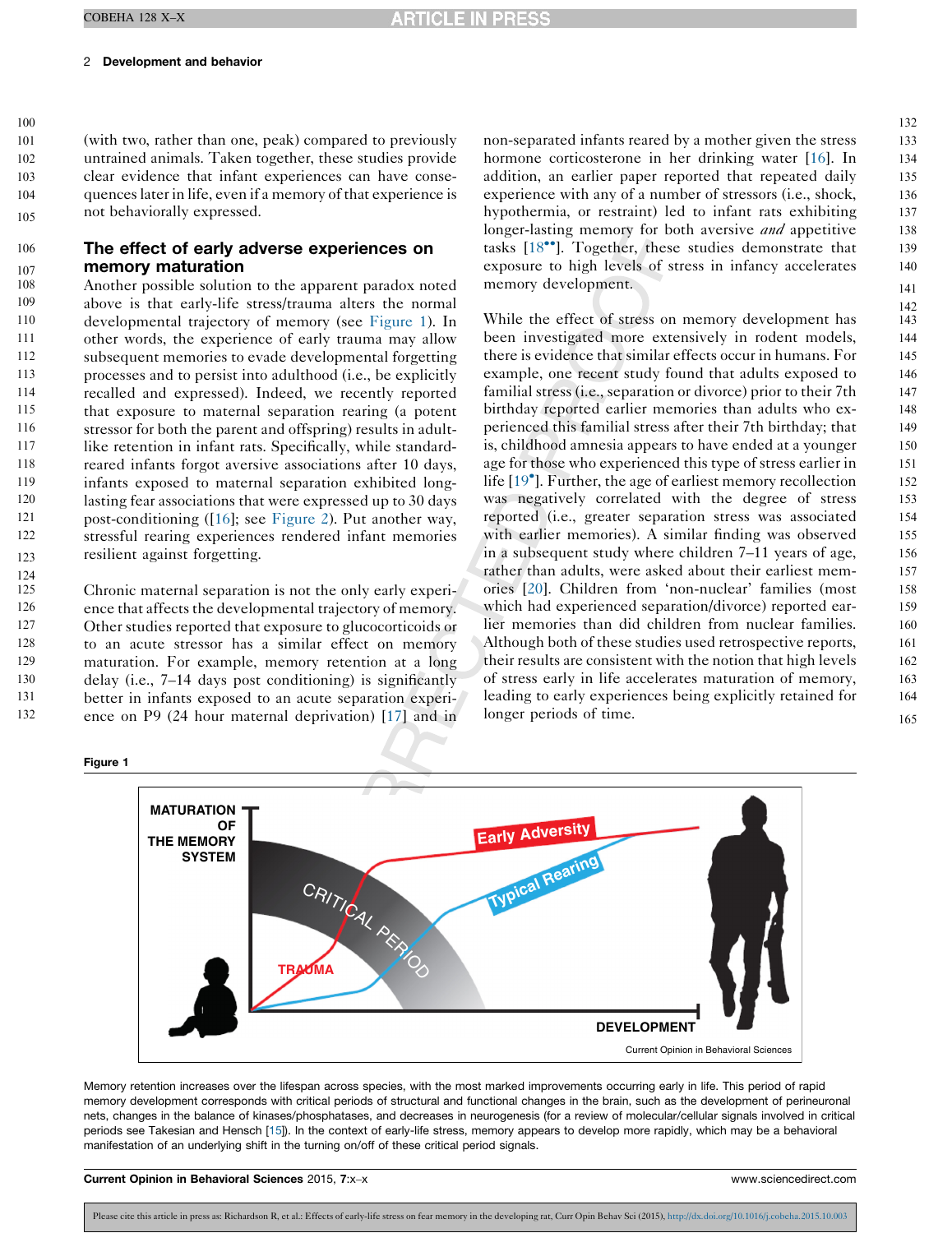# Early-life stress and memory development Richardson et al. 3

<span id="page-2-0"></span>

Typically-reared infant rats (labeled 'standard reared' in the figure) can learn to fear (as measured by freezing) a stimulus paired with shock but this memory quickly fades. In contrast, infant rats that had experienced early-life stress (in this case, repeated bouts of maternal separation; labeled 'maternally separated' in the figure) exhibit much longer-lasting memories of that learning experience. Source: These data are re-drawn from Experiments 1 and 2 in Callaghan and Richardson [\[16\]](#page-4-0).

#### Possible mechanisms mediating the effects of adverse early life experiences on the maturation of memory 166 167 168

165

189

191

There are several possible neural mechanisms through which exposure to early-life stress might alter the maturation of memory (see [Figure](#page-1-0) 1). For simplicity, we describe these mechanisms separately but it is likely that they interact to some degree and that their relative importance differs depending on the exact nature of the early-life trauma.

The amygdala, the prefrontal cortex, and their connectivity play an important role in memory, especially of aversive events, and early stress may alter the timing of plasticity regulators in these structures. For example, the appearance of perineuronal nets (PNNs) around parvalbumin-expressing inhibitory cells occurs in the amygdala around the age of offset for infantile amnesia [\[21](#page-4-0)<sup>••</sup>]. Such nets have been suggested to function as structural scaffolds necessary for the maintenance of long term memories [[22](#page-4-0)]. If early-life stress increases the rate of development of PNNSs then this would lead to enhanced structural support for the maintenance of longer-lasting memories [\[6,23](#page-4-0)]. 177 178 179 180 181 182 183 184 185 186 187 188

Plasticity regulation could also be affected by early-life stress through changes in the balance between memory promoting and inhibiting molecules. Long-term memory in adults is thought to involve a balance between memory promoting protein kinases (e.g., calcium calmodulindependent protein kinase II; CAMKII) and memory 190 192 193 194

inhibiting protein phosphatases (e.g., Calcinuerin) see [[24,25\]](#page-4-0). These proteins appear to be developmentally regulated and it has been suggested that the relatively lower levels of CAMKII in the developing brain [[26](#page-4-0)] might tip the balance in favor of memory inhibition [\[6\]](#page-4-0). Interestingly, maternal separation accelerates the maturation of CAMKII in the developing brain [[27\]](#page-4-0), which could lead to an earlier emergence of long-term memory. 196 197 198 199 200 201 202 203

195

247

Taking a broader view, it is possible that early-life stress alters maturation of memory through system-level effects. There is evidence, in adult rodents and humans, that fear expression involves both the amygdala and the prefrontal cortex (PFC) [\[28](#page-4-0)]. However, the PFC does not appear to be involved in fear memory in infant rodents. Temporary inactivation of the PFC (in particular the prelimbic subdivision) does not reduce expression of learned fear [[29\]](#page-4-0). In addition, exposure to an innate fear stimulus (i.e., cat odor) does not increase neural activity in the PFC of infant rats [\[30](#page-4-0)]. If early-life stress causes the PFC to become involved in fear memory at a younger age, then this could contribute to longer lasting memory in these animals. Interestingly, Tottenham and her colleagues have found that children exposed to early-life stress exhibit altered connectivity patterns between the PFC and amygdala, with the previously-stressed children exhibiting a more mature pattern of connectivity (see Callaghan and Tottenham, this issue).

Finally, another candidate mechanism for how early-life trauma affects memory maturation involves neurogenesis. In a series of intriguing papers it was suggested that the high levels of neurogenesis during early development may contribute to infantile amnesia [\[7,31,32\]](#page-4-0). Indeed, reducing neurogenesis in infant mice using genetic or pharmacological procedures was found to increase the persistence of fear memory [[33](#page-4-0)<sup>••</sup>]. Further, increasing neurogenesis in the hippocampus using either a naturalistic intervention (voluntary wheel running) or a proneurogenic drug, memantine (MEM), led to forgetting of a context fear memory in adult mice. The idea here is that although new neurons may be involved in encoding new memories [\[34](#page-4-0)–36] incorporating these new neurons into the neural circuitry might also negatively impact on retrieval of existing memories. Importantly, early-life stress has been found to reduce neurogenesis in infant (PND15) rats [[37\]](#page-4-0), see [\[38](#page-4-0)] for review. In other words, early-life stress-induced reductions in the normally high levels of infant neurogenesis may lead to longer lasting infant memories by lessening disruptions to the neural circuits in which those memories are encoded.

# Treatment strategies

The discussion above illustrates just some of the mechanisms that could mediate the effects of early-life stress on memory development. As noted, these may act in concert or may be differentially engaged depending on the exact 248 249 250

www.sciencedirect.com **Current Opinion in Behavioral Sciences** 2015, 7:x–x

Please cite this article in press as: Richardson R, et al.: Effects of early-life stress on fear memory in the developing rat, Curr Opin Behav Sci (2015), <http://dx.doi.org/10.1016/j.cobeha.2015.10.003>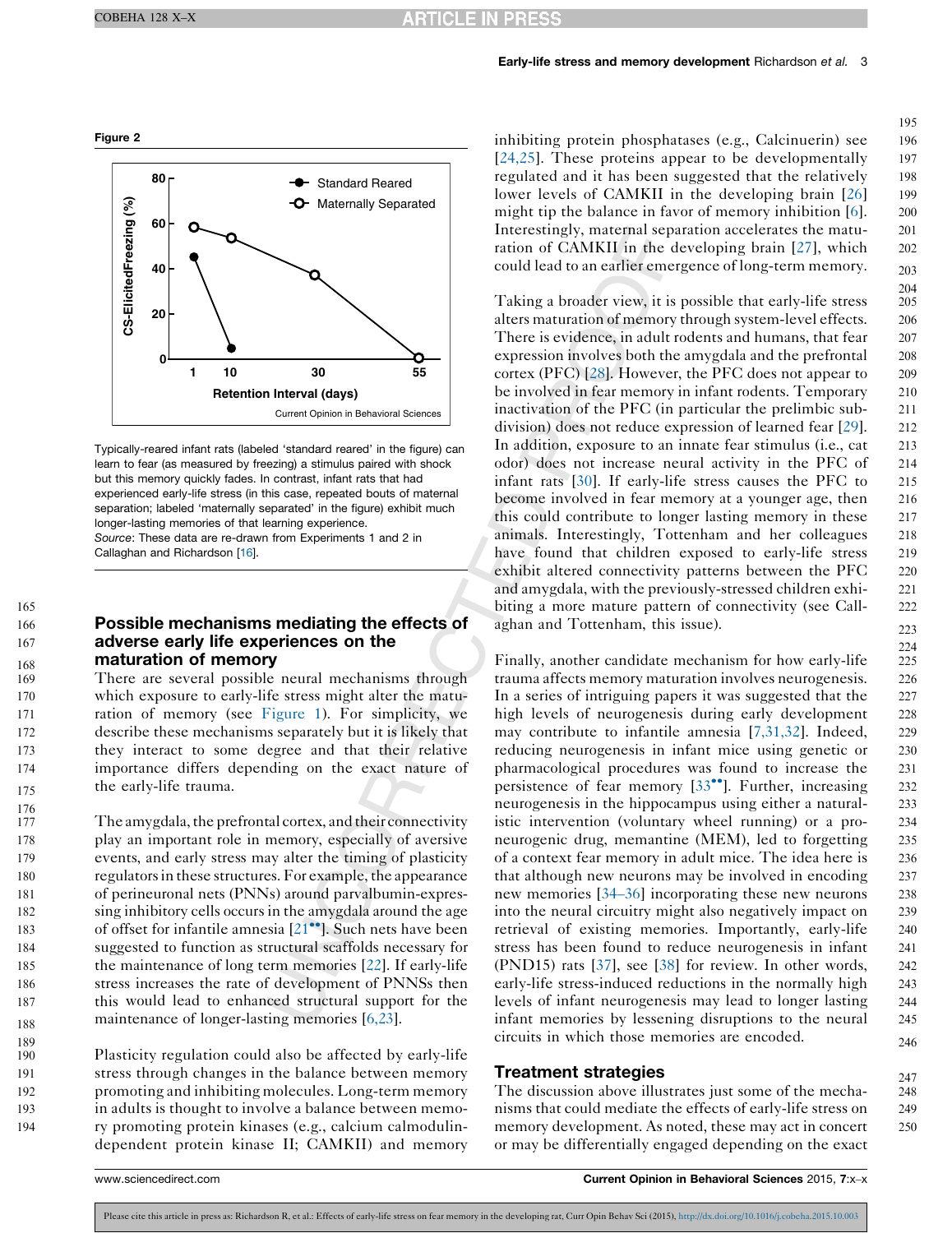# <span id="page-3-0"></span>Development and behavior

nature/timing of the stressor. One way to test these potential mechanisms would be to find treatments that reverse the effects of the stress on memory development. If these treatments affect one, or more, of the candidate mechanisms described above, then that would provide support for their involvement in the faster maturation of memory development following early-life stress. Further, such a finding would provide evidence of a treatment for humans exposed to early-life adversity.

There are a number of possible approaches here, but one potential avenue for treatment involves the relationship between the brain and the gut. There has been a surge of scientific interest in this issue, particularly with regards to the links between gastrointestinal and psychiatric dysfunction  $[39,40^{\bullet\bullet},41]$  $[39,40^{\bullet\bullet},41]$  $[39,40^{\bullet\bullet},41]$ . High levels of comorbidity have been observed between functional gastrointestinal disorders (e.g., Irritable Bowel Syndrome; IBS) and various forms of psychopathology [[42\]](#page-5-0). A critical determinant of gastrointestinal health is the delicate balance maintained between the millions of microorganisms that reside in the gastrointestinal tract. It is becoming clear that these organisms, collectively known as the microbiome, also have a role in brain function and behavior, particularly early in life [[43](#page-5-0)]. A functioning microbiome is critical for normal development of the HPA axis, emotional behavior, and expression of various neurotransmitters, as illustrated by studies of germ-free mice raised in sterile conditions and essentially lacking a microbiome [[44,45](#page-5-0)]. 270 271 272 273 274 275 276 277 278 279 280

One unobtrusive method of altering the microbiome is via probiotic treatments. Probiotics are microorganisms defined by their ability to bring about health benefits to the host upon colonization of the gastrointestinal tract [\[46](#page-5-0)]. Probiotic treatments have previously been shown to address gastrointestinal consequences of stress across a variety of disorders, with some evidence that they may also reduce associated anxious and depressive symptoms [\[47](#page-5-0)]. Further, preliminary evidence from our laboratory shows that probiotics can reverse the behavioral effects of maternal separation on memory development (CSM  $\Omega$  Cowan et al., unpublished).

The next question is how exposure to probiotics reverses the effects of stress on memory development. It will be interesting to determine what effects, if any, exposure to probiotics has on the various candidate mechanisms described above, but there is already some interesting evidence concerning one of these mechanisms. Specifically, germ-free mice, who as described above essentially lack a microbiome, have higher rates of survival of new neurons in adulthood and a trend toward greater cell proliferation in the hippocampus [\[48](#page-5-0)]. Further, probiotics have been shown to reverse changes in neurogenesis induced by adult stress exposure [\[49](#page-5-0)], but their effects in the case of early-life stress have yet to be tested. This will be an interesting line of investigation given the 295 296 297 298 299 300 301 302 303 304 305 306 307

potential value of such a safe, simple, and non-invasive treatment for early-life trauma.

308 309 310

343 344

363 364

# Summary

Although there has been considerable attention directed toward understanding the neural and behavioral consequences of early-life stress in the adult, there have been much less attention directed at understanding what happens earlier in life. However, this is starting to change, in part due to increasing awareness of the fact that earlyemerging anxiety disorders are both more difficult to treat and more costly  $[2^{\bullet\bullet}, 50]$  $[2^{\bullet\bullet}, 50]$  $[2^{\bullet\bullet}, 50]$ . There are now several demonstrations, in both rats and humans, that early-life stress speeds up the maturation of memory (i.e., the offset of the infantile/childhood amnesia period happens earlier) and leads to early-acquired memories persisting for longer, which could at least partially account for the relationship between early-life trauma and later anxiety [\[51](#page-5-0)]. In addition, there is converging evidence across species that a variety of early life adversities (all involving the childparent relationship) accelerate the development of emotional regulatory systems [[52,53](#page-5-0)]. Not surprisingly, given the relative dearth of work in this area, we do not yet know the mechanisms underlying these changes in memory development, nor ways in which these effects can be reversed. However, in a recent study exposure to probiotics was found to reduce a number of symptoms in an animal model of autism spectrum disorder [\[54](#page-5-0)], and if anxiety disorders are also seen as being neurodevelopmental in origin then probiotics might be an effective treatment for such disorders. Finding safe, effective, lowcost treatment approaches that may 'rescue' individuals exposed to early-life trauma from neurodevelopmental disorders would be a substantial advancement with farreaching benefits.

# Conflict of interest

Nothing declared.

# Acknowledgements

RR's research is supported by grants from the Australian Research Council Q3 (DP150104835) and the National Health and Medical Research Council (APP1031688); CC is supported by a Petre Foundation Scholarship and an UNSW Research Excellence Award; BC is supported by a CJ Martin Fellowship from the National Health and Medical Research Council (APP1091571); JK is supported by an Australian Postgraduate Award. We would like to thank Ryan Carceller for his assistance with the design of [Figure](#page-1-0) 1.

## References and recommended reading

Papers of particular interest, published within the period of review, have been highlighted as:

- of special interest
- •• of outstanding interest
- 1. Kessler RC, McLaughlin KA, Green JG, Gruber MJ, Sampson NA, Zaslavsky AM et al.: Childhood adversities and adult psychopathology in the WHO World Mental Health Surveys. Br J Psych 2010, 197:378-385.

Current Opinion in Behavioral Sciences 2015, 7:x–x www.sciencedirect.com

Please cite this article in press as: Richardson R, et al.: Effects of early-life stress on fear memory in the developing rat, Curr Opin Behav Sci (2015), <http://dx.doi.org/10.1016/j.cobeha.2015.10.003>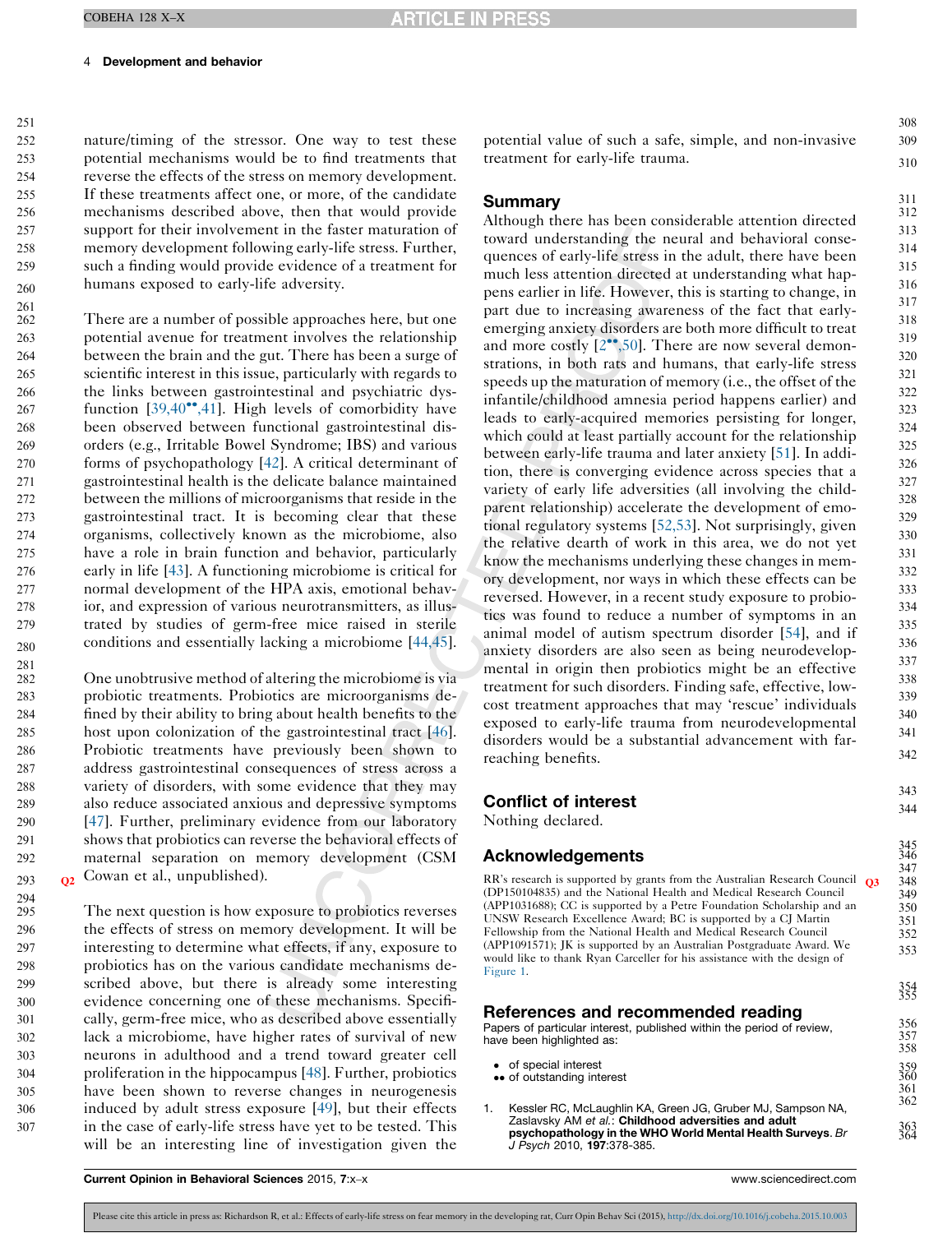## Early-life stress and memory development Richardson et al. 5

 $420$ 421

420 431

<span id="page-4-0"></span>363 364 365

2.  $\bullet$  $\bullet$ Kawakami N, Abdulghani EA, Alonso J, Bromet EJ, Bruffaerts R, Caldas-de- Almeida JM et al.: Early-life mental disorders and adult household income in the world mental health surveys. Bio Psychiatry 2012, 72:228-237.

Illustrates the substantial financial losses in adulthood, especially females, for those who have an early-onset mental health disorder.

- 3. Buckingham ET, Daniolos P: Longitudinal outcomes for victims of child abuse. Curr Psychiatry Rep 2013, 15:342.
- 4. Bos K, Zeanah CH, Fox NA, Drury SS, McLaughlin KA, Nelson CA: Psychiatric .outcomes in young children with a history of institutionalization. Harv Rev Psychiatry 2011, 19:15-24.
- Mineka S, Zinbarg R: A contemporary learning theory perspective on the etiology of anxiety disorders: it's not what you thought it was. Am Psychol 2006, 61:10-26.
- 6. Callaghan BL, Li S, Richardson R: The elusive engram: what can infantile amnesia tell us about memory? Trends Neuro 2014, 37:47-53.
- 7. Josselyn SA, Frankland PW: Infantile amnesia: a neurogenic hypothesis. Learn Mem 2012, 19:423-433.
- 8. Li S, Callaghan BL, Richardson R: Infantile amnesia: forgotten but not gone. Learn Mem 2014, 21:135-139.
- 9. Bauer PJ: A complementary processes account of the development of childhood amnesia and a personal past. Psych Rev 2015, 122:204-231.
- 10. Mullally SL, Maguire EA: Learning to remember: the early **• ontogeny of episodic memory**. Dev Cogn Neurol 2014, **9**:12-29.<br>Summarizes current theoretical conceptualizations of memory developontogeny of episodic memory. Dev Cogn Neurol 2014, 9:12-29. ment in humans as well as some unresolved controversies in the area. The importance of increasing the study of the neural bases of memory in the human infant is emphasized.
- 11.  $\bullet$ Wiltgen BJ, Wood AN, Levy B: The cellular mechanisms of memory are modified by experience. Learn Mem 2011, 18: 747-750.

Illustrates that the prior learning experience of adult animals affects the role of the NMDA receptor in subsequent learning.

- 12. Li S. Richardson R: Traces of memory: reacquisition of fear following forgetting is NMDAr-independent. Learn Mem 2013, 20:174-182.
- 13. Chan D, Baker KD, Richardson R: Relearning a context-shock association after forgetting is an NMDAr-independent process. Phys Behav 2015, 148:29-35.
- 14. Poulus AM, Reger M, Mehta N, Zhuravka I, Sterlace SS, Gannam C
- $\bullet$ et al.: Amnesia for early-life stress does not preclude the adult development of posttraumatic stress disorder symptoms in rats. Bio Psychiat 2014, 76:306-314.

This study shows that traumatic experiences early in life (i.e., during infancy) lead to changes in behavior and physiology in rats that have been associated with PTSD in humans, even though the animal failed to exhibit any behavioral retention of that early experience.

- 15. Takesion AE, Hensch TK: Balancing plasticity/stability across<br>brain development. Prog Brain Res 2013, 207:3-34.
- 16. Callaghan B, Richardson R: The effect of adverse rearing environments on persistent memories in young rats: removing the brakes on infant fear memories. Trans Psychiat 2012, 2:e138.
- 17. Cowan CSM, Callaghan BL, Richardson R: Acute early-life stress results in premature emergence of adult-like fear retention and extinction relapse in infant rats. Behav Neurol 2013, 127: 703-711.
- 18. Haroutunian V, Riccio DC: Reduction of ontogenetic retention  $\bullet$ decrements in rats by pretraining stressful experiences. J<br>Comp Physiol Psych 1979, **93**:501-511.
- First study to show that early life adversity enhances the retention of memories formed in infancy. 427 428
	- 19. **• and non-separated families**. *Memory* 2014, **22**:1082-1102.<br>This important study is the first to examine the effect of different early Artioli F, Reese E: Early memories in young adults from separated and non-separated families. Memory 2014, 22:1082-1102. experiences on memory retention in humans.

20. Artioli F, Reese E, Hayne H: Benchmarking the past: children's early memories and maternal reminiscing as a function of family structure. J Appl Res Mem Cogn 2015, 4:136-143.

431 432 433

434 435 4367

438 439 440

445 446

468 469

478 479 480

21. • fear memories from erasure. Science 2009, 325:1258-1261.<br>This study was the first to demonstrate the critical periods may exist Gogolla N, Caroni P, Lüthi A, Herry C: **Perineuronal nets protect**<br>fear memories from erasure. Science 2009, 3**25**:1258-1261.

outside the sensory system and in emotion systems.

- 22. Tsien RY: Very long-term memories may be stored in the pattern of holes in the perineuronal net. Proc Nat Acad Sci 2013, 110:12456-12461.
- 23. Callaghan BL, Graham BM, Li S, Richardson R: From resilience to vulnerability: mechanistic insights into the effects of stress on transitions in critical period plasticity. Front Mol Psychiat 2013, 4 (article number 90).
- 24. Nicoll R, Roche K: Long-term potentiation: peeling the onion.<br>Neuropharm 2013, 74:18-22.
- 25. Miller C, Gavin CF, White JA, Parish RR, Honasoge A, Yancey CR, Cortical DNA et al.: methylation maintains remote memory. Nat Neurol 2010, 13:664-666.
- 26. Yasuda H, Barth AL, Stellwagen D, Malenka RC: A developmental switch in the signalling cascades for LTP induction. Nat Neurol 2002, 6:15-16.
- 27. Huang C-C, Chou P-H, Yang KS: Neonatal isolation accelerates the developmental switch in the signaling cascades for long-<br>term potentiation induction. J Neurophys 2005, 569:789-799.
- 28. Milad MR, Quirk GJ: Fear extinction as a model for translational neuroscience: ten years of progress. Ann Rev Psych 2012, 63:129-151.
- 29. Li S, Kim JH, Richardson R: Differential involvement of the medial prefrontal cortex in the expression of learned fear across development. Behav Neurol 2012, 126:217-225.
- 30. Chan T, Kyere K, Davis BR, Shemyakin A, Kabitzke PA, Shair HN et al.: The role of the medial prefrontal cortex in innate fear regulation in infants, juveniles, and adolescents. J Neurol 2011, 31:4991-4999.
- 31. Frankland PW, Köhler S, Josselyn SA: Hippocampal neurogenesis and forgetting. Trends Neuro 2013, 36:497-503.
- 32. Richards BA, Frankland PW: The conjunctive trace. Hippocampus 2013, 23:207-212.
- 33. --Akers KG, Martinez-Canabal A, Restivo L, Yiu AP, De Cristofaro A, Hsiang H-LL, Shoji H: Hippocampal neurogenesis regulates

forgetting during adulthood and infancy. Science 2014, 344:598-602. Whilst past studies on neurogenesis have focused on the impact of newborn neurons on future memory formation, this study asked how

neurogenesis affects existing memories. A new role for neurogenesis in weakening existing hippocampal memories was discovered.

- 34. Gould E, Tanapat P, Hastings NB, Shors TJ: Neurogenesis in adulthood: a possible role in learning. Trends Cogn Sci 1999, 3:186-192.
- 35. Ishikawa R, Kim R, Namba T, Kohsaka S, Uchino S, Kida S: Timedependent enhancement of hippocampus-dependent memory after treatment with memantine: implications for enhanced hippocampal adult neurogenesis. Hippocampus 2014, 24:784-793.
- Sakamoto M, Ieki N, Miyoshi G, Mochimaru D, Miyachi H, Imura T, Kageyama R: Continuous postnatal neurogenesis contributes to formation of the olfactory bulb neural circuits and flexible olfactory associative learning. J Neuro 2014, 34:5788-5799.
- 37. Lajud N, Roque A, Cajero M, Gutiérrez-Ospina G, Torner L:<br>**Periodic maternal separation decreases hippocampal** neurogenesis without affecting basal corticosterone during the stress hyporesponsive period, but alters HPA axis and coping behavior in adulthood. Psychoneuroendocrinology 2012, 37:410-420.
- 38. Lajud N, Tomer L: Early life stress and hippocampal neurogenesis in the neonate: sexual dimorphism, long term consequences and possible mediators. Front Molecular Neuro 2015, 8:3.

www.sciencedirect.com **Current Opinion in Behavioral Sciences** 2015, 7:x–x